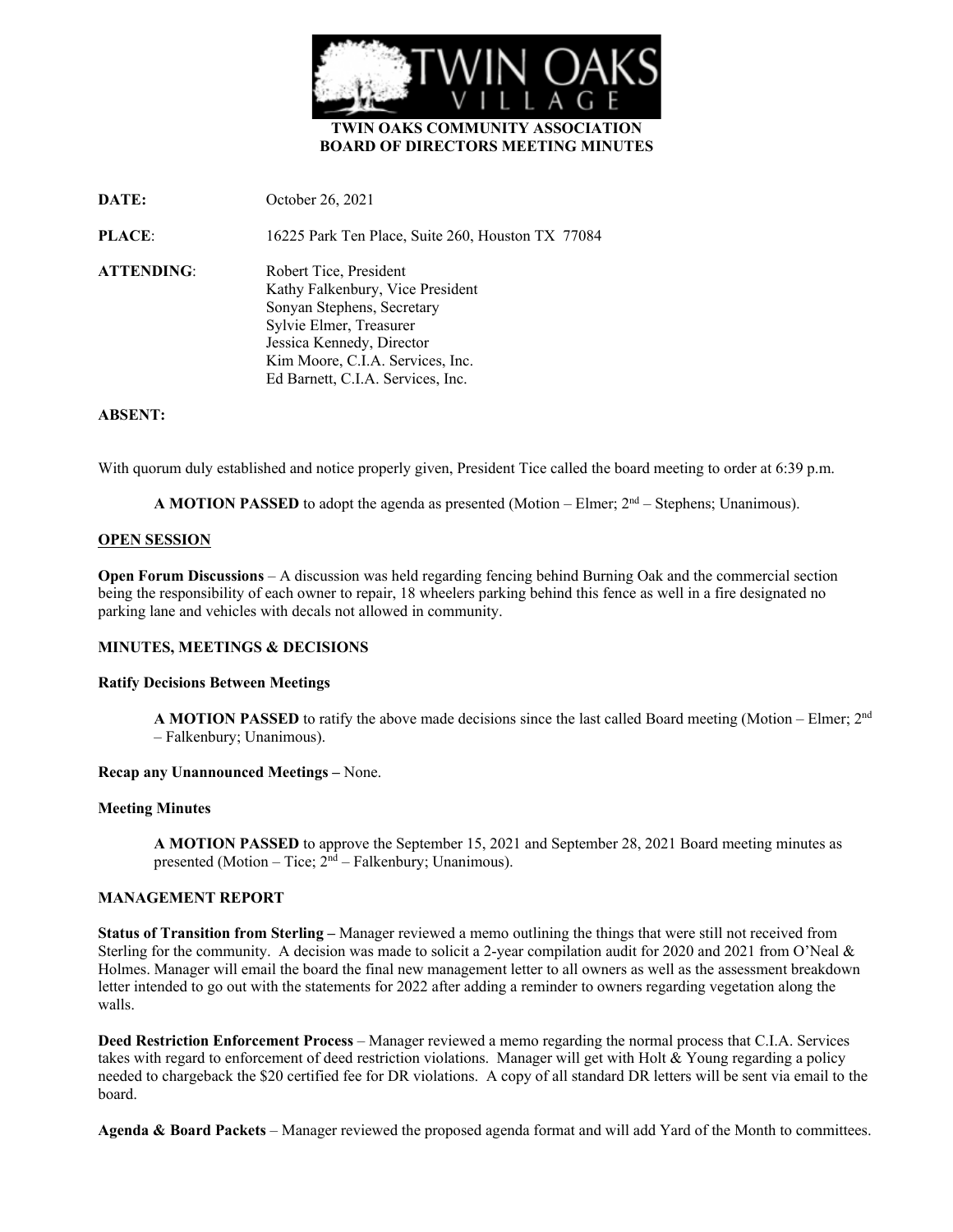# **MAINTENANCE REPORT**

Mr. Barnett reviewed the maintenance report with the Board. Manager will inquire with attorney about demand letters for two homes that damaged the wall. Manager will survey the wall for other areas as well that may need repairs, so they can all be done at one time. Board reviewed a bid to fix the fountain and a decision was made to seek additional bids. Manager will follow up with Trident on the leaks and sand in the pool. A quote will be obtained to remove the Cypress trees that are producing knees in a neighboring yard. Grounds maintenance and pool contracts will be taken out to bid. A decision was made to bid out the tree pruning portion of a recent proposal from Monarch and the other two portions will be discussed via email, along with a bid for an irrigation leak on Orchid Ridge.

## **BIG OAKS MUD**

Secretary Stephens gave an update regarding the MUD taking over the upkeep of the drainage ditch area, including landscaping.

## **COMMITTEES REPORTS**

**ARC –** No report.

**Social –** No report.

**Yard of the Month –** It was noted that a Halloween decorating contest was going on currently.

# **UNFINISHED BUSINESS**

**2022 Assessment Rate and Budget –** Manager presented an updated draft for 2022. The contracts for Sheriffs and mosquito fogging were discussed and those final numbers are needed from the MUD.

**A MOTION PASSED** to set the assessment rate at \$575.00 for 2022 and approve the draft budget pending finalization of those two key contracts under MUD (Motion – Elmer;  $2<sup>nd</sup>$  – Tice; Unanimous).

# **NEW BUSINESS**

**Legislative Guidelines Needed –** Manager present the board with three guidelines/policies that were missing that are needed due to the 2011 legislative session; Guidelines for Display of Flags, Rainwater Recovery Systems and a Payment Plan Policy.

**A MOTION PASSED** to approve the above three guidelines or policies as prepared (Motion – Elmer;  $2<sup>nd</sup>$  – Tice; Unanimous).

The next board of directors meeting was scheduled for November 23, 2021.

## **EXECUTIVE SESSION**

**Legal Matters** –The attorney status report was reviewed.

**Collections Update** – Not available at this time due to transition in progress.

**DR Recommendations for Last Chance Letters** – None.

**Homeowner Correspondence** – None.

## **OPEN SESSION**

The open session was called to order and a verbal recap of all executive session decisions was given and is as indicated below.

**A MOTION PASSED** to approve foreclosure action by Holt & Young for T0101024, T1201011 and T0502008 (Motion – Falkenbury;  $2<sup>nd</sup>$  – Tice; Abstain - Stephens).